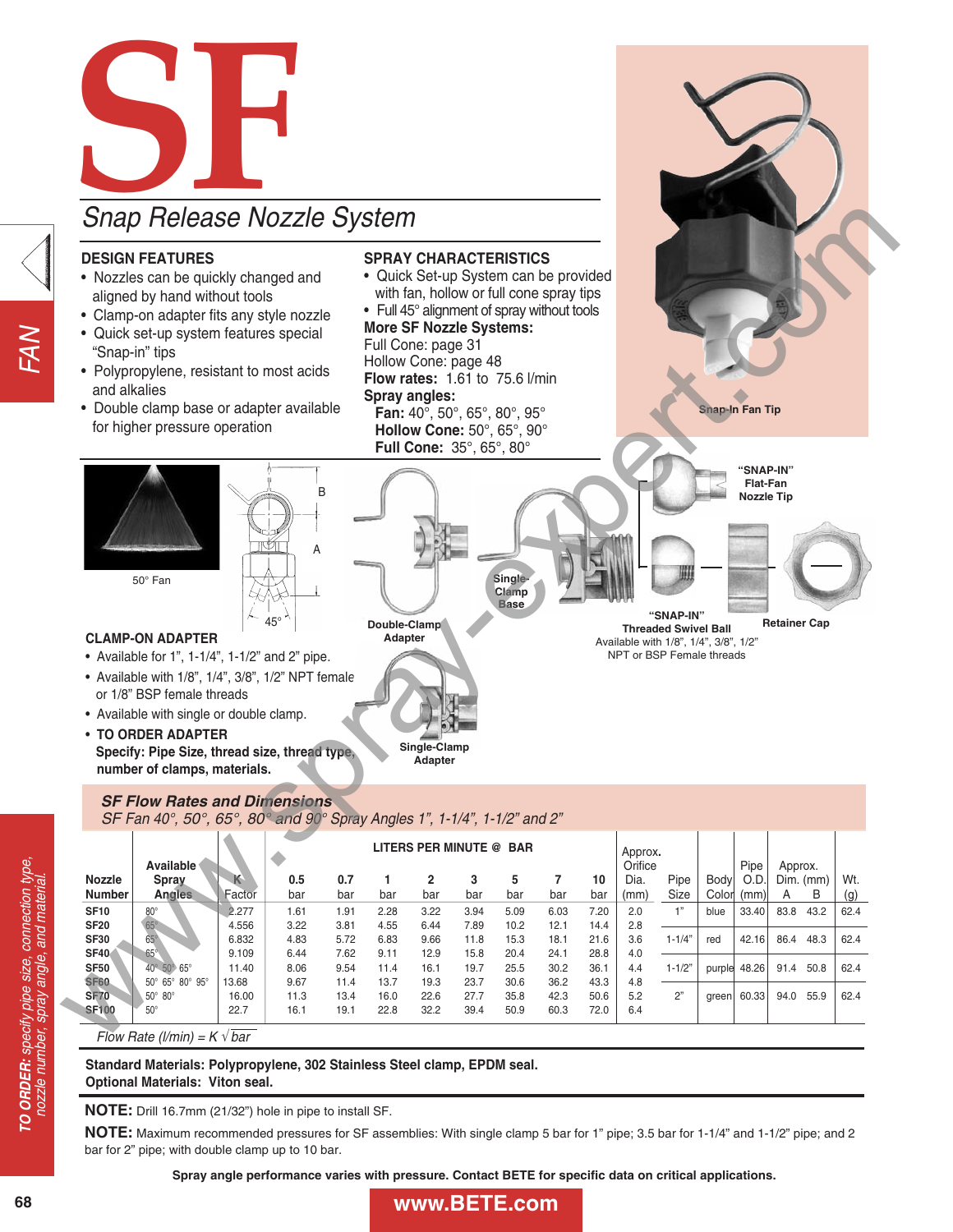

• **TO ORDER ADAPTER Specify: Pipe Size, thread size, thread type, number of clamps, materials.**

### **SF Flow Rates and Dimensions** SF Full Cone 35°, 65° and 80° Spray Angles 1", 1-1/4", 1-1/2" and 2"

**LITERS PER MINUTE @ BAR Available** Approx **Nozzle Spray K | 0.5 0.7 1 2 3 5 7 10** Pipe | Body | Dim. (mm) | Wt. **Number Angle** Factor bar bar bar bar bar bar bar bar Size Color A B (g) **SF31FC 3**5° 7.596 5.45 6.40 7.60 10.6 12.9 16.4 19.3 22.9 <u> 1" blue 83.8 43.2 62.4</u> **SF32FC** 80° | 7.855 | 5.63 6.62 7.86 11.0 13.3 17.0 20.0 23.7 \_\_\_1-1/4" red | 86.4 48.3 |62.4 **SF102FC** 65° | 25.02 | 17.9 21.1 25.0 34.9 42.4 54.2 63.7 75.6 \_ 1-1/2" purple 91.4 50.8 62.4 2" | green | 94.0 55.9 62.4

**Single-Clamp Adapter**

Flow Rate (I/min) =  $K$  (bar)  $0.48$ 

**Standard Materials: Polypropylene, 302 Stainless Steel clamp, EPDM seal. Optional Materials: 303 Stainless Steel clamp, Viton seal.**

**NOTE:** Drill 16.7mm (21/32") hole in pipe to install SF.

**NOTE:** Maximum recommended pressures for SF assemblies: With single clamp 5 bar for 1" pipe; 3.5 bar for 1-1/4" and 1-1/2" pipe; and 2 bar for 2" pipe; with double clamp up to 10 bar.

**Spray angle performance varies with pressure. Contact BETE for specific data on critical applications.**